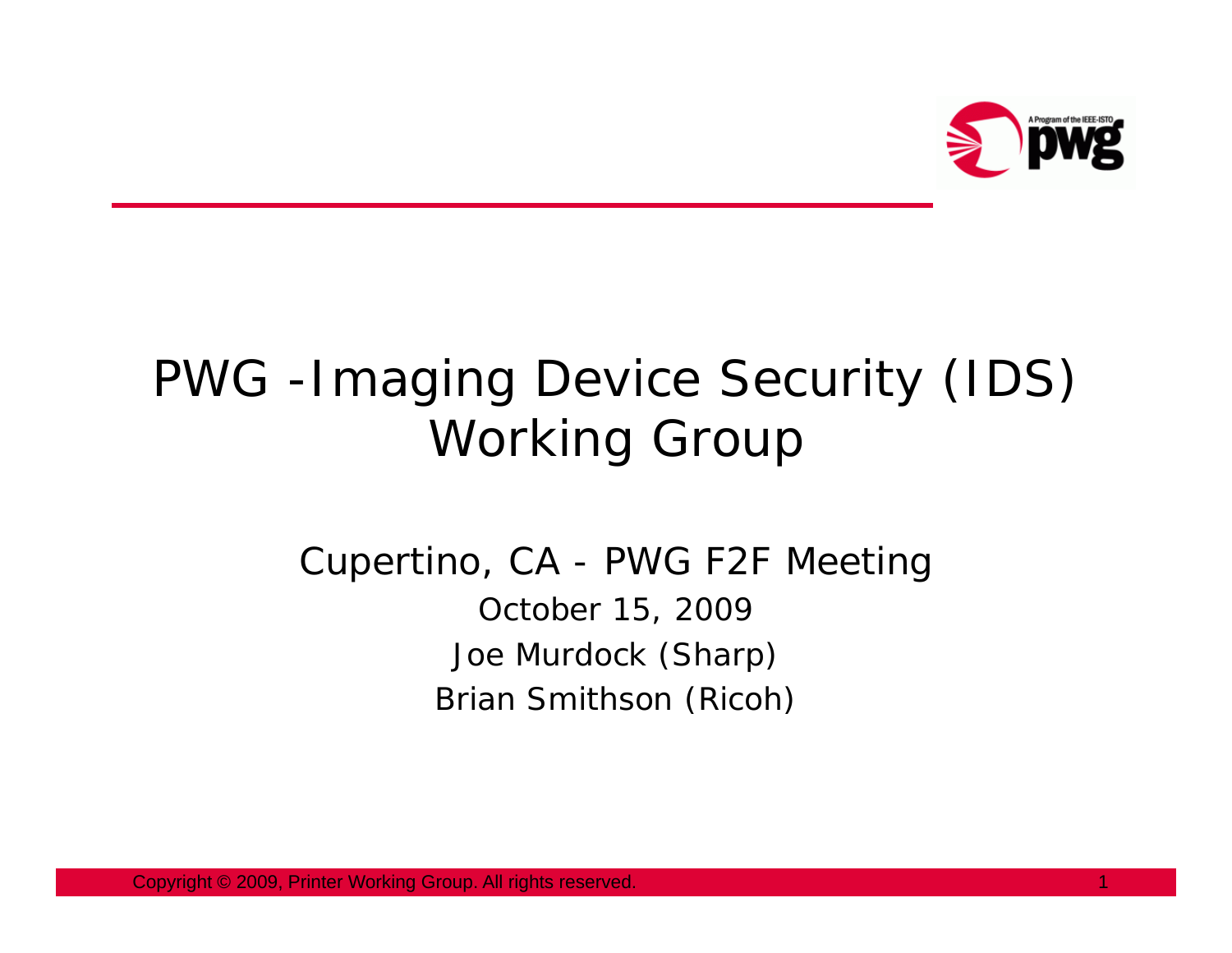## Agenda (AM)



- • Administrivia:
	- Select minute-taker– Lee?
	- •Introduction and roles of new co-chairs
	- • IP policy statement: *"This meeting is conducted under the rules of the PWG IP policy"*
	- •Approve Minutes from October 1 conference Call
	- •Review Action Items from October 1 conference call
- •Review/discuss any revisions to ATR/NAP/NEA documents
- • Discussion on SHV issues:
	- •Review SCCM binding spreadsheet
	- •SHV development alternatives (plug-ins, SHVs, who develops?, …)
	- •Reach decision on approach for HCD NAP deployment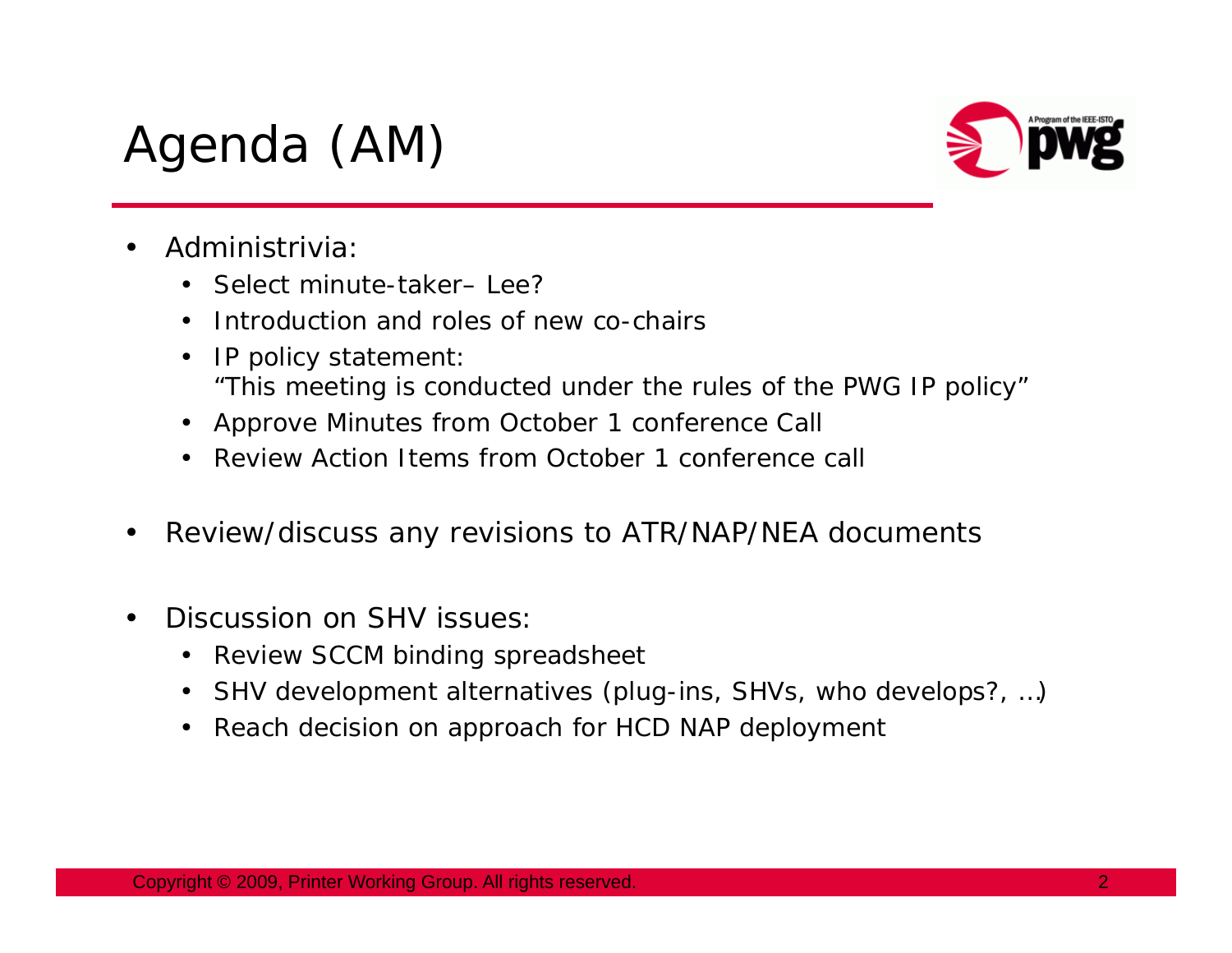# Agenda (PM)



- • Discuss Randy's issues with multiple processing resources on a single NIC ?
	- • Info from Jerry Thrasher [http://www.ietf.org/mail](http://www.ietf.org/mail-archive/web/nea/current/msg01041.html)[archive/web/nea/current/msg01041.html](http://www.ietf.org/mail-archive/web/nea/current/msg01041.html)
- • Discussion on remediation techniques
	- •How does remediation work (in general)
	- •Alternatives…
	- •H<sub>OW</sub>?
	- $\bullet$ What is our approach to reach a decision?
- • Closing
	- $\bullet$ IDS futures and "phase II" activity (?)
	- •New action items and open issues
	- •Conference call / F2F schedule
	- •Adjourned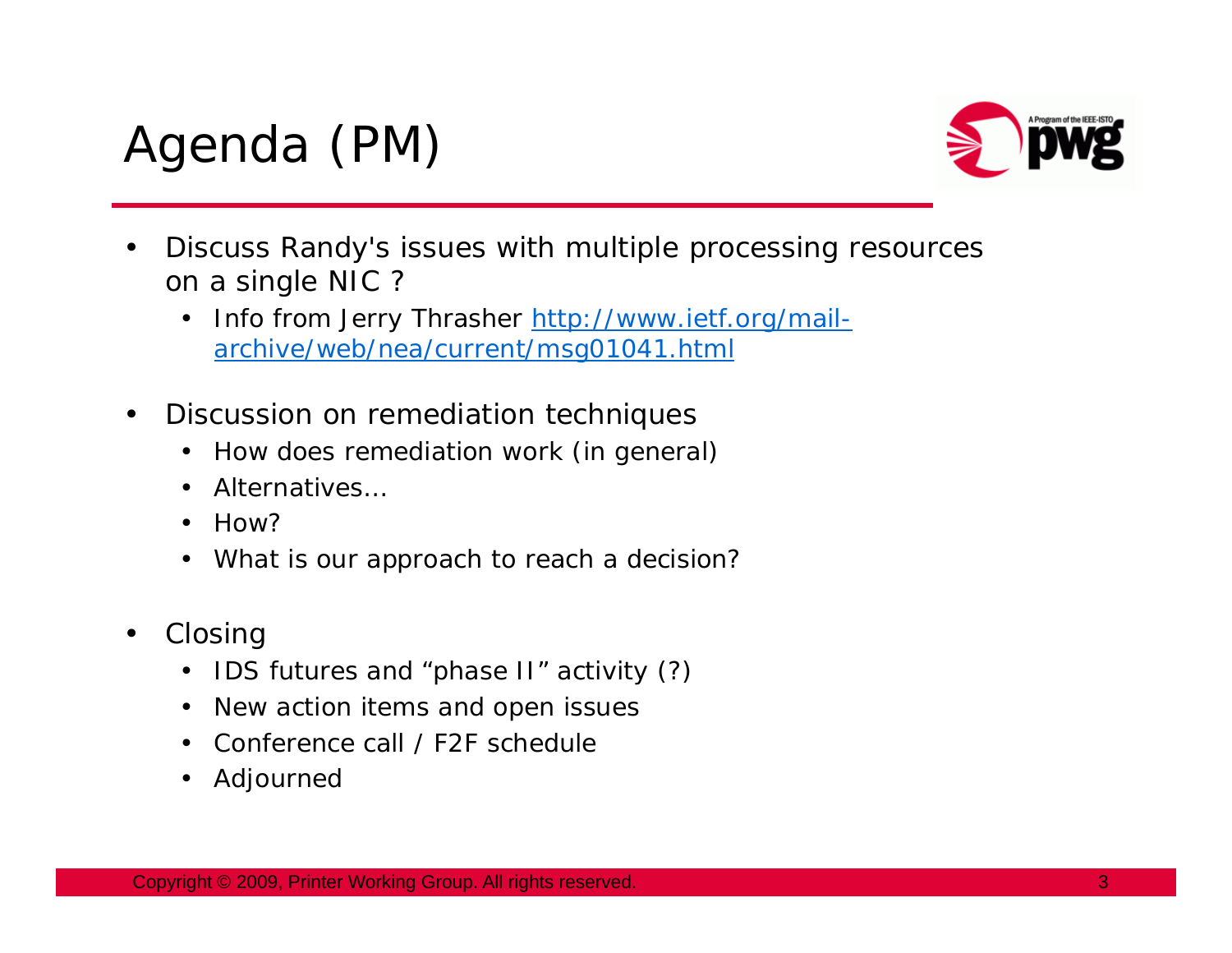#### Action items review



| <b>Action</b> |           | Original | <b>Planned</b><br>date of | <b>Actual date</b><br><b>of</b><br>Item # Entry date Due date   completion completion | Assignee<br>$I \rightarrow$ others to<br>do the same] | <b>Type</b>                  | <b>Section Action</b> |                                                                                                                                                                                                                                                                    | <b>Status</b><br>A=abandoned<br>C=complete<br>H=on hold<br>P=partial | <b>Disposition</b> |
|---------------|-----------|----------|---------------------------|---------------------------------------------------------------------------------------|-------------------------------------------------------|------------------------------|-----------------------|--------------------------------------------------------------------------------------------------------------------------------------------------------------------------------------------------------------------------------------------------------------------|----------------------------------------------------------------------|--------------------|
|               | 4/28/2009 |          |                           |                                                                                       | Randy<br>Turner                                       | <b>NEA</b>                   |                       | Randy Turner will try to find other contacts that would<br>be willing to work with the PWG to help deploy NEA<br>health assessment. (Juniper, Symantec, Cisco are<br>suggested candidates.) Is someone willing to sit down<br>with the PWG and "have discussions"? |                                                                      |                    |
| 10            | 4/16/2009 |          |                           |                                                                                       | <b>Brian</b><br>Smithson                              | <b>TCG</b>                   |                       | Brian Smithson will investigate whether a formal<br>relationship document can be created between TCG<br>and PWG. He will find out their position on liaison<br>agreements.                                                                                         | P                                                                    |                    |
| 22            | 8/18/2009 |          |                           |                                                                                       | Joe Murdock                                           | <b>NAP</b><br><b>Binding</b> |                       | Joe Murdock will examine the possible mapping of<br>HCD attributes to SCCM and evaluate the resulting<br>"HCD health assessment" benefit. [This should also<br>result in a list of deficiencies and recommended<br>extensions to be suggested to the MS NAP team.] | P                                                                    |                    |
| 23            | 8/18/2009 |          |                           |                                                                                       | Jane<br>Maliouta                                      | Value<br>Propositi<br>on     |                       | Jane Maliouta will take on the responsibility for<br>creating a "value proposition" document to help justify<br>the reason behind HCD NAP development. Peter<br>Cybuck and Ron Nevo will provide market information<br>as possible.                                |                                                                      |                    |
| 24            | 8/18/2009 |          |                           |                                                                                       | Randy<br>Turner                                       | <b>NEA</b><br><b>Binding</b> |                       | Randy Turner will ask the NEA e-mail list about their<br>assumptions on modeling [sub-]components with<br>regard to MFD subunits. (Why does NEA not address<br>BIOS and/or NICs as components within a PC?)                                                        |                                                                      |                    |
| 25            | 9/17/2009 |          |                           |                                                                                       | Peter<br>Cybuck                                       |                              |                       | Peter Cybuck will do some market research about<br>whether customers will accept the proposed method<br>of gaining network access via SCCM.                                                                                                                        |                                                                      |                    |
|               |           |          |                           |                                                                                       |                                                       |                              |                       |                                                                                                                                                                                                                                                                    |                                                                      |                    |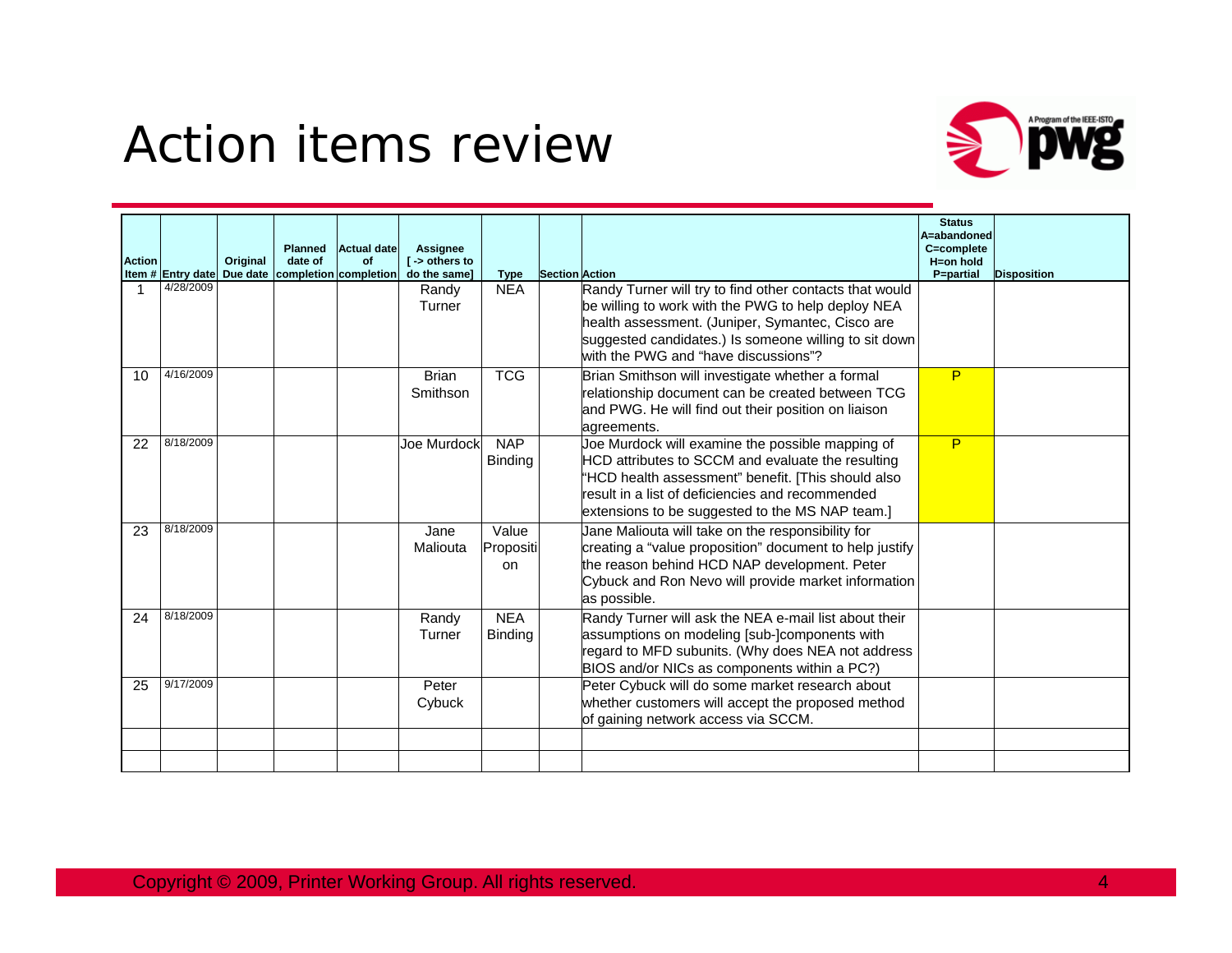#### Document review



- $\bullet$ HCD\_ATR revision?
- •HCD\_NAP revision?
- $\bullet$ HCD\_NEA revision?
- •Document schedule…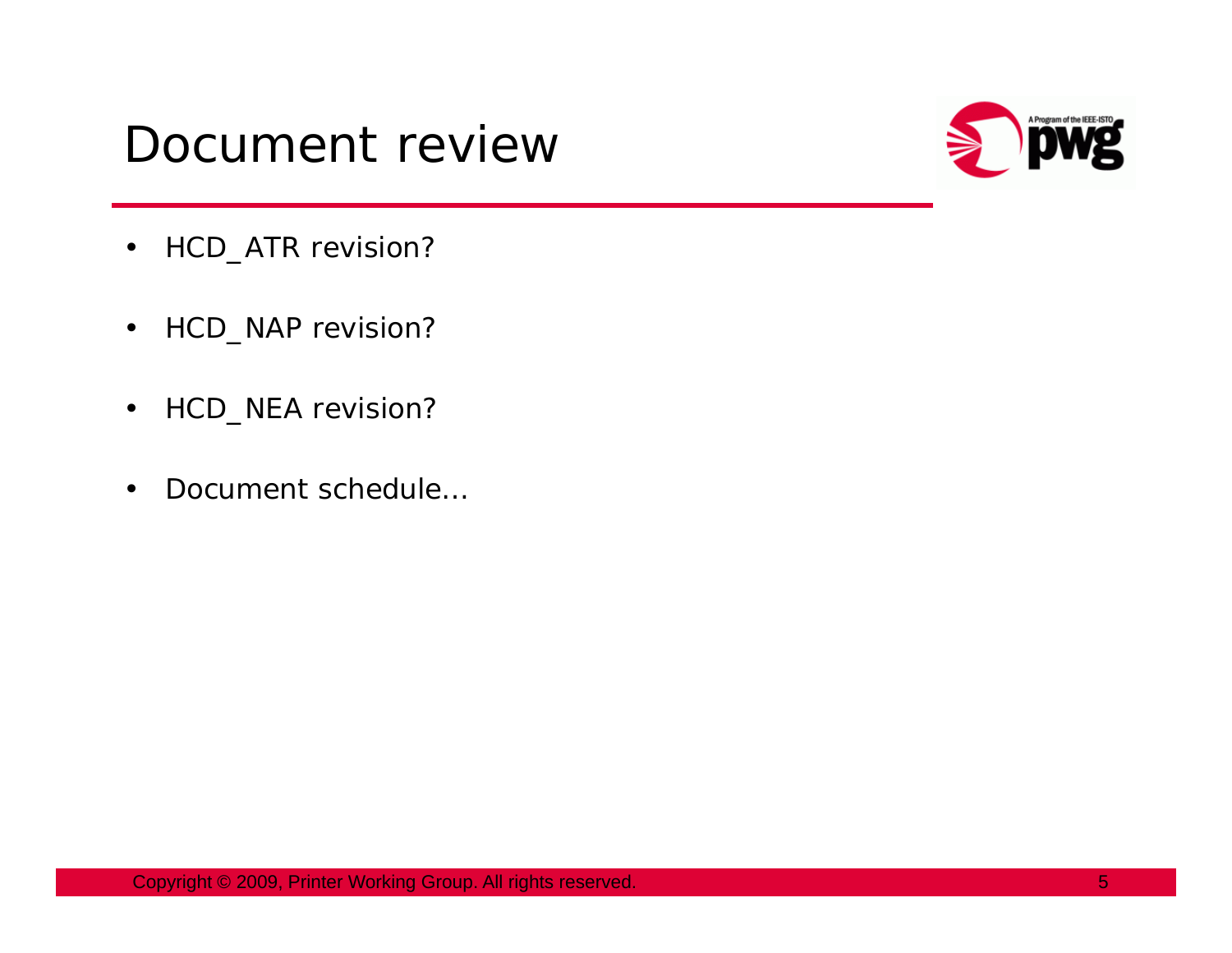



•SCCM binding spreadsheet

 $\bullet$ SHV development alternatives?

 $\bullet$ Decision on approach: \_\_\_\_\_\_\_\_\_\_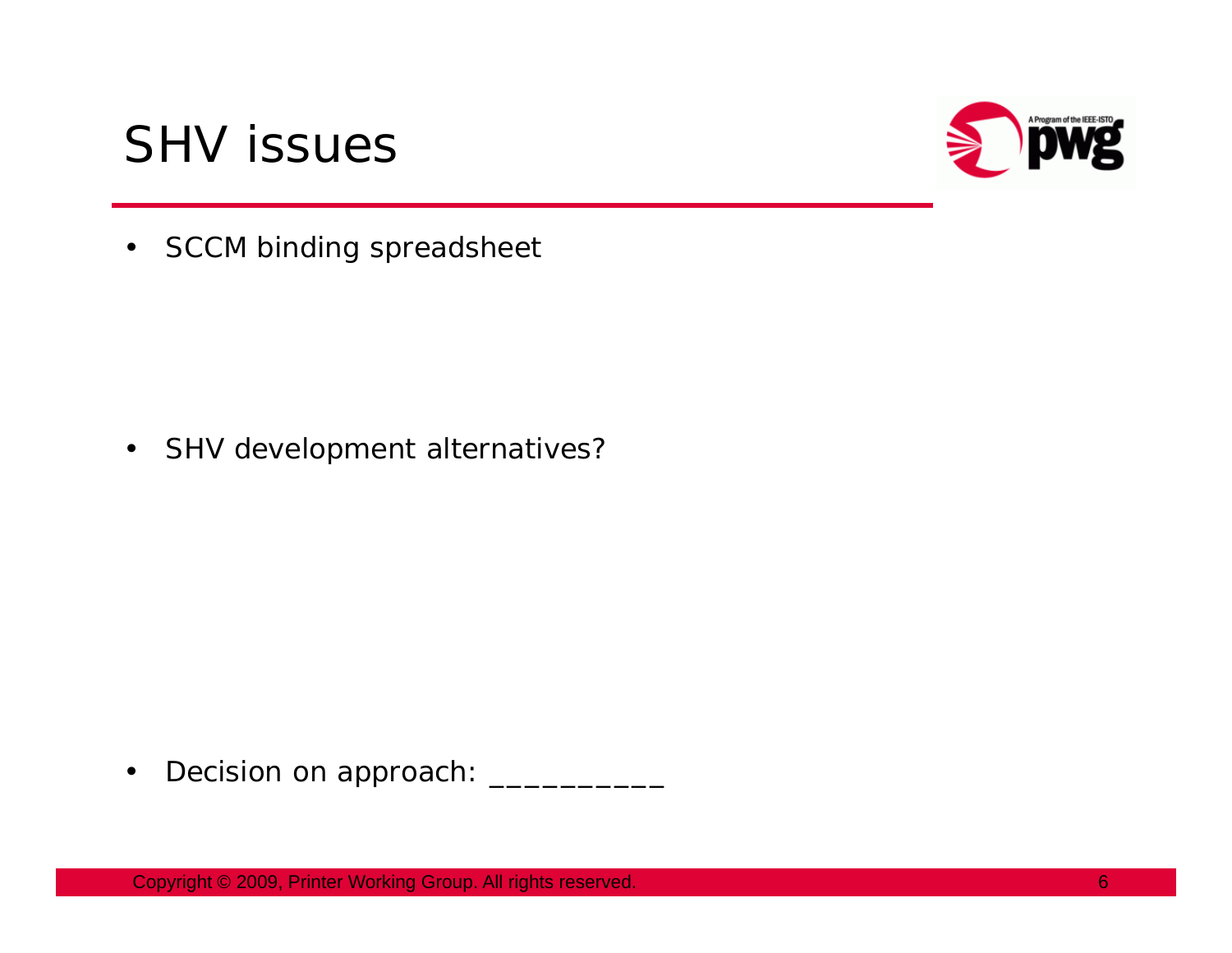Multiple processes on one NIC



- • [http://www.ietf.org/mail](http://www.ietf.org/mail-archive/web/nea/current/msg01041.html)[archive/web/nea/current/msg01041.html](http://www.ietf.org/mail-archive/web/nea/current/msg01041.html)
- •Randy?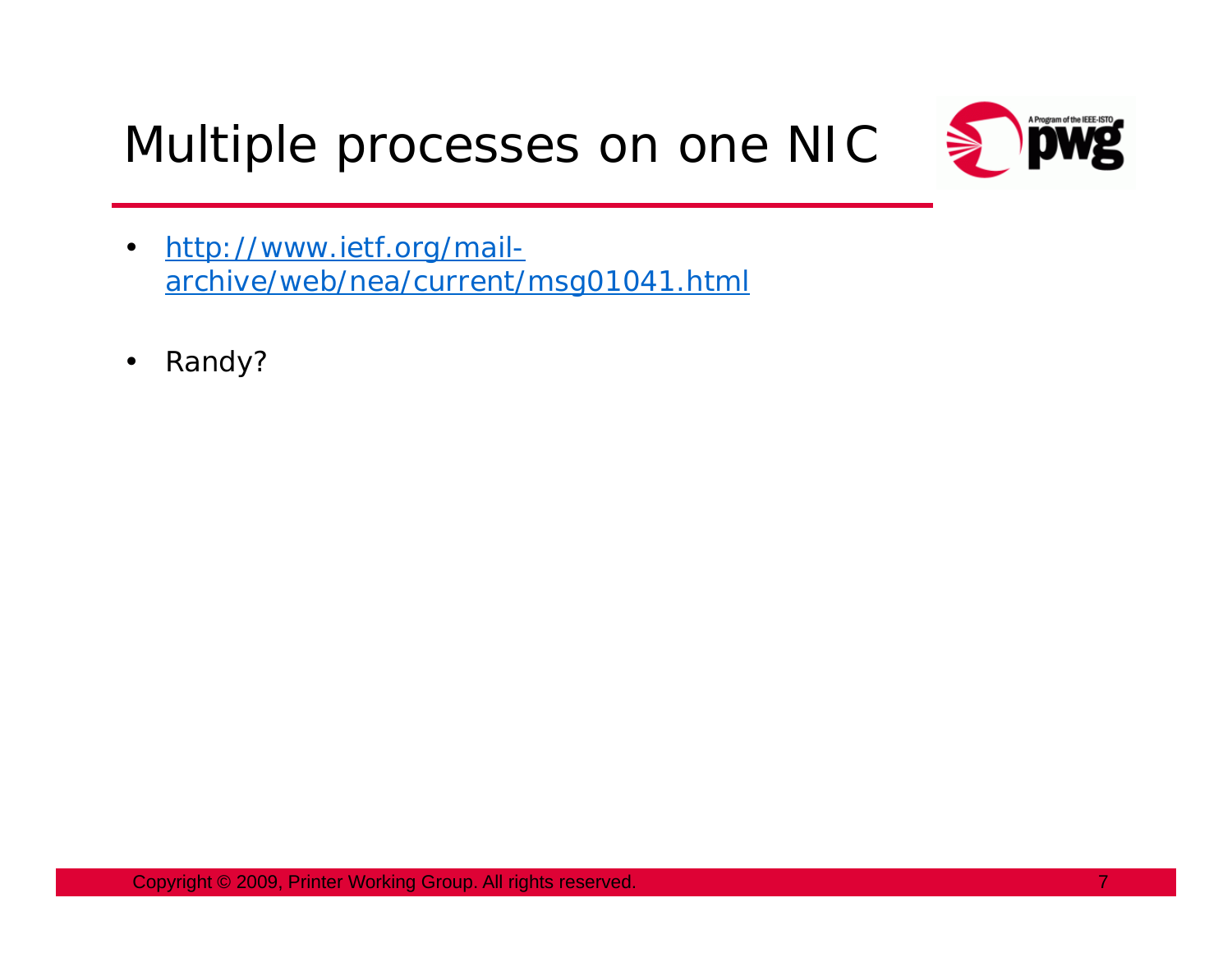### Remediation techniques



- •How does remediation work (in general)
- • Alternatives:
	- Vendor-specific?
	- $\bullet$ HCD-industry-specific?
	- $\bullet$ A more general solution?
- •How?
- •What is our approach to reach a decision?